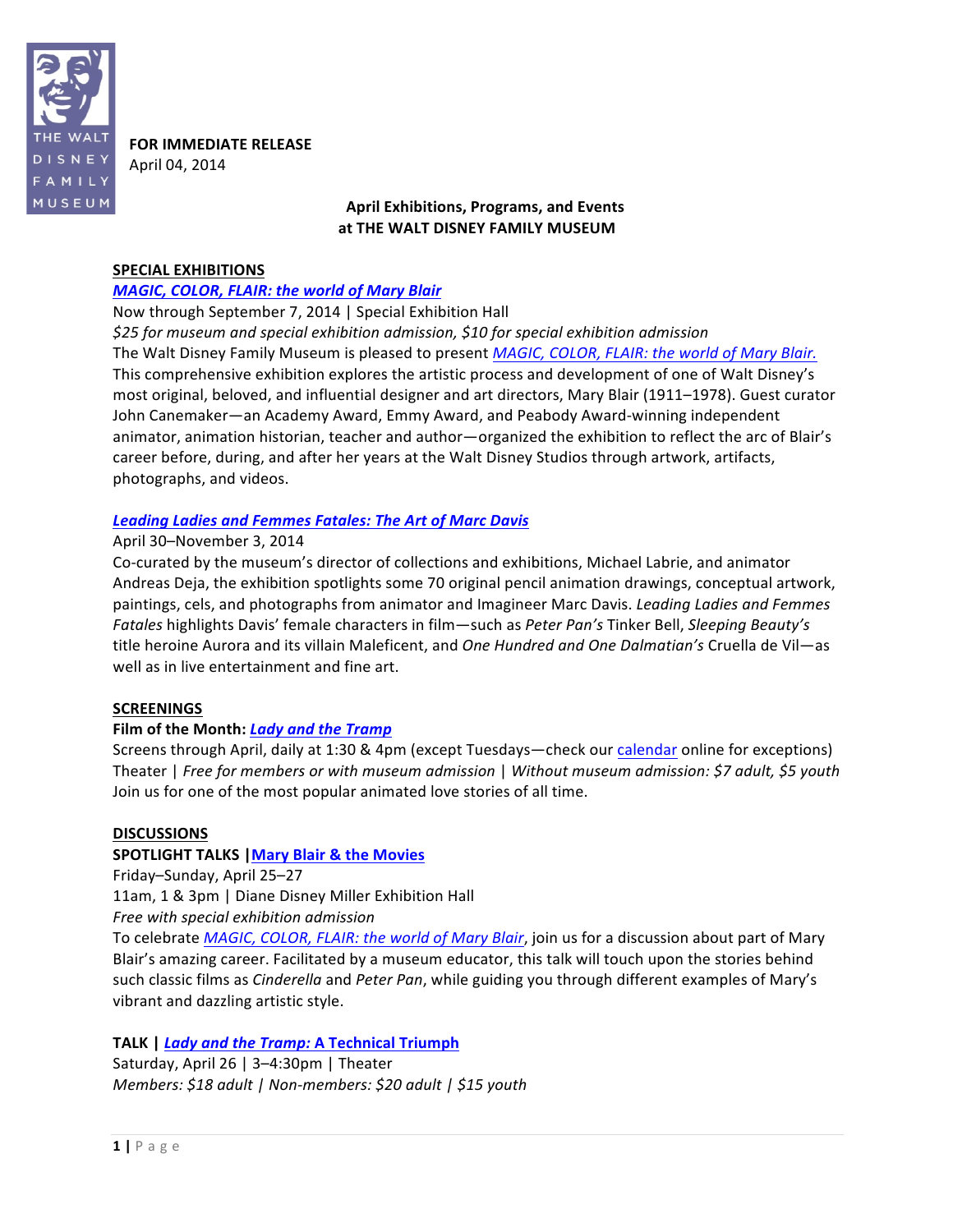Walt Disney's *Lady and the Tramp* is one of the most mature and sumptuous films ever imagined by Disney artists. Released at a pivotal moment in the growth of the Studios, the film has entertained generations of audiences around the world with its wit, artistry and heart. Join Ralph Eggleston, Oscarwinning filmmaker at Pixar Animation Studios, for a discussion of the film's development and unique place in America's film history.

## **CLASSES"& ACTIVITIES**

## **LITTLE OPEN STUDIO | Storytime and Mobiles**

Saturday & Sunday, April 5, 12 & 26| 10-Noon | Learning Center

Free for members or with museum admission

It's all about mobiles this month! Come to Little Open Studio where you can twist, attach, and wrap, all kinds of colorful materials to mobiles. Let's see what we can create together. You can even make a mobile to take home.

# **OPEN"STUDIO | Stop"Motion"Animation**

Saturday, April 5 | 1–4pm | Learning Center

Free for members or with museum admission

Make three dimensional objects come to life in a short animation. Explore hands-on activities designed around the processes involved in creating an animated film.

# **OPEN"STUDIO | Printmaking**

Saturday–Sunday, April 6 & 12–13| 1–4pm | Learning Center Free for members or with museum admission

Use everyday household items design to produce your own handmade stamps to create unique prints that can be used over and over again! Carve shapes to place on blocks and rollers, and then test them out with multiple paint colors on a variety of paper materials.

This activity is presented in conjunction with special exhibition *MAGIC, COLOR, FLAIR: the world of Mary Blair*

# **OPEN"STUDIO | Fashion"Illustration**

Saturday–Sunday, April 19–20 & 26–27| 1–4pm | Learning Center *Free for members or with museum admission* Add some flair to what you wear by designing and illustrating your own clothing and costumes. Get creative by using watercolor and colorful, textured materials to draw these outfits out from your imagination!

This activity is presented in conjunction with special exhibition *MAGIC, COLOR, FLAIR: the world of Mary Blair*.

# **WORKSHOP** | Watercolor and Fashion with Couturiere Colleen Quen

Saturday, April 19| 10-Noon | Art Studio

*Members: \$55 | Non-member: \$60 adult, \$45 student (valid student ID required) | ages 18+* Couturiere Colleen Quen leads a workshop illustrating how fashion and costume design are integral in creating character. With her extensive knowledge of both fashion and ink wash painting, Colleen explains how to incorporate watercolor painting techniques with fashion illustration silhouettes to create imaginary gowns for characters including Cinderella and Snow White.